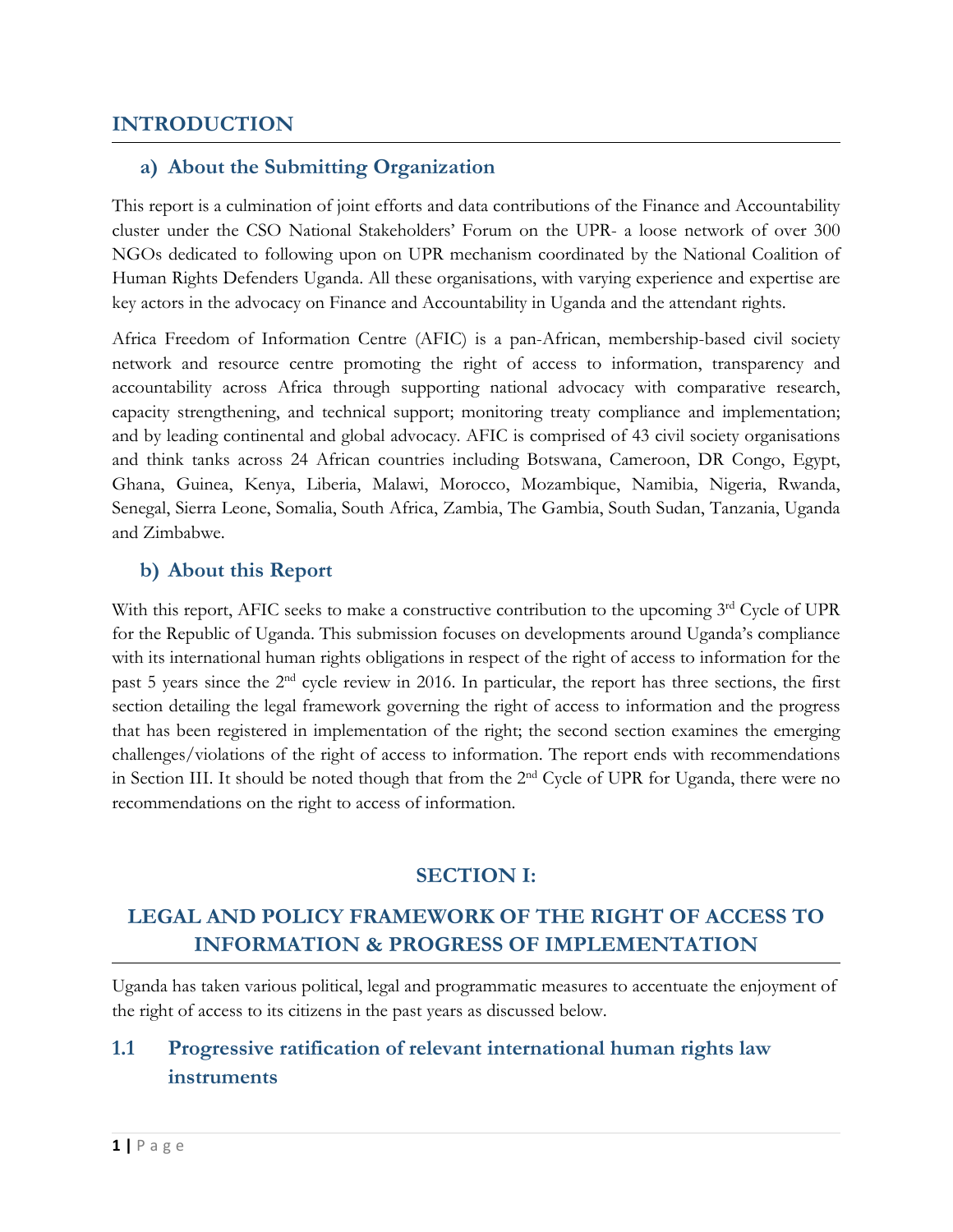The Republic of Uganda has ratified five essential international and regional treaties that recognize the right of access to information. These include (the International Covenant on Civil and Political Rights (ICCPR), the African Charter on Human and Peoples' Rights (African Charter), the African Union Convention on Prevention and Combating Corruption, and the African Youth Charter. Uganda is ye<sup>t</sup> to ratify the African Charter on Democracy, Elections, and Governance. The African Charter establishes the right to information by holding in Article 9 (2) that, *"Every individual shall have the right to express and disseminate his opinions within the law".*

# **1.2 Domestication of International Human Rights law and SGDs on access to information**

At the domestic level, **Uganda'<sup>s</sup> 1995 Constitution under Article 41** guarantees citizens the right of access to information in possession of the state or any other organ or agency of the state except where the release of information is likely to prejudice the security or sovereignty of the state or interfere with the right to privacy of any other person. 1 This is in tandem with the Sustainable Development Goal 16 which enjoins all countries to "promote peaceful and inclusive societies for sustainable development, provide access to justice for all and build effective, accountable and inclusive institutions at all levels.' Of the indicators/targets of this Goal is improving public participation, and public access to information. Indeed there is convergence of thought that access to information is central to the implementation of the other rights and freedoms and SDGs.

1.3 Further progress is manifest in Uganda'<sup>s</sup> enactment of the **Access to Information Act, 2005 (ATIA)** pursuant to the aforementioned Article 41 of the 1995 Constitution. It among others aims to: promote an efficient, effective, transparent and accountable government; empower the public to effectively scrutinize and participate in government decisions that affect them. Indeed, Uganda was among the countries on the African Continent to enact <sup>a</sup> right to information law. In 2011, Uganda also enacted attendant **Access to Information Regulations, 2011** in an effort to further operationalize some sections of the main Act.

# **Other Progressive Programmatic Initiatives**

**1.4 The Government of Uganda has also established the Ministry of Information, Communication, Technology and National Guidance (MoICT);** to formulate and implement ICT policies; sustain, manage and oversee ICT infrastructure 2 . This is important in the ques<sup>t</sup> for open governance and meeting the public demands on information on various aspects

**1.5 Development of the government Communication Strategy;** to establish effective and wellcoordinated and proactive communication systems across Government such as websites, social media links, open government portals, Citizens Interaction Centre (GCIC), Government Procurement Portal (GPP) and other electronic platforms and community meetings such as Barazas 3 . All these combined initiatives have been fundamental in providing the public <sup>a</sup> platform not only to ge<sup>t</sup> information from the government but also allow critic of government programmes which is key feedback information in the governance chain.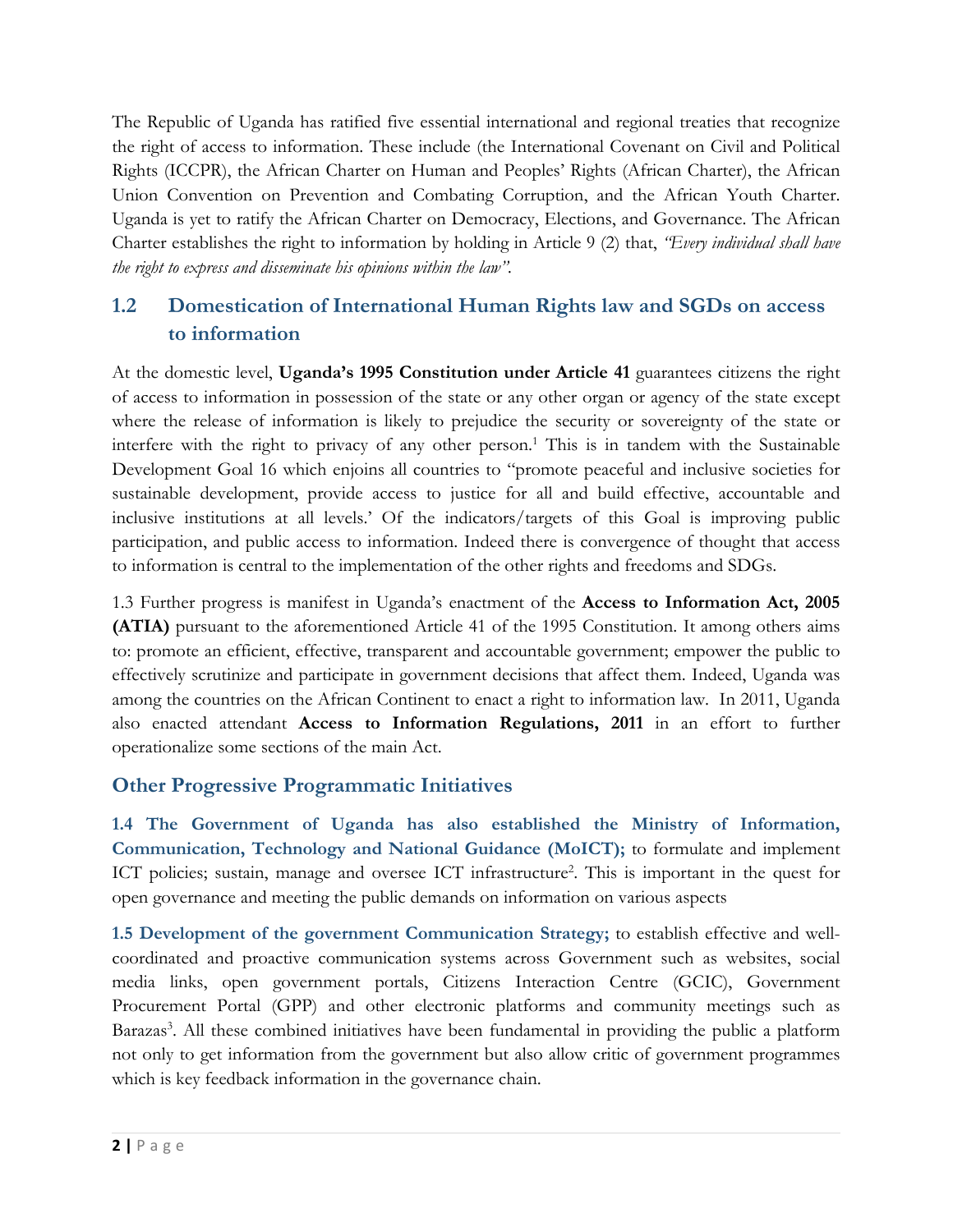# **SECTION II:**

# **BOTTLENECKS TO IMPLEMENTATION OF THE RIGHT OF ACCESS TO INFORMATION**

2.1 Despite the enactment of enabling legislation on access to information, the implementation of the right to information is still challenged. Studies have found that the few requests being made for information from citizens, the majority of them are unsuccessful. In its 2019 Study , AFIC found that out of the 4,059 known information requests, less than one out of ten (9%) were partially successful. Most (81%) were awaiting a response, well past the official statutory guaranteed 21-day time limit for State bodies to respond to an information requester.

2.2 The report also found other important aspects of the law were not being adhered to. Most particularly, no government body had met the requirement (in Section 43 of the ATI Act) to submit an annual report to parliament detailing ATI requests received and responses given. The following concerns therefore affect the effective implementation of the right to information in Uganda:

#### **a. Lack of compliance with Reporting to Parliament**.

Section 43 of the Act requires each Minister to report to Parliament on the implementation of the Act and where information requests are denied, to explain circumstances for such denial. Information requests to both Parliament and the Office of the Prime Minister by AFIC in 2011 confirmed lack of compliance by all ministers and the situation has not changed since then.

#### **b. Wide exemptions on ATIA**.

The ATIA provides for wide scope of exemptions provided beyond those imposed by the Constitution under Article 41. The categories of information that an officer may refuse or grant under Sections 27, 29, 30, 32, and 33 of the ATIA are numerous and in many cases ambiguous. This kind of ambiguity causes the State to over invoke the State security and confidentiality narrative thus denying the citizens information. A case in reference is that of the two Daily Monitor journalists who were denied access to oil production sharing agreements between the government and the oil production companies arguing that the contracts contained confidentiality clauses. 4 This trend has continued to-date.

## **c. Bureaucracy in the Government Ministries, Departments and Agencies (MDAs)**.

It is vital to note that just having ATI is not enough but this information should be accessed in <sup>a</sup> timely manner so as to help its seekers determine the next course of action before it is too late for the information to become obsolete. Section 3 (d) of the Act provides for citizens to ge<sup>t</sup> quick responses to their requests for information (a maximum of <sup>21</sup> days). Due to bureaucracy, this has been made impracticable in some circumstances leading to loss of usability of information especially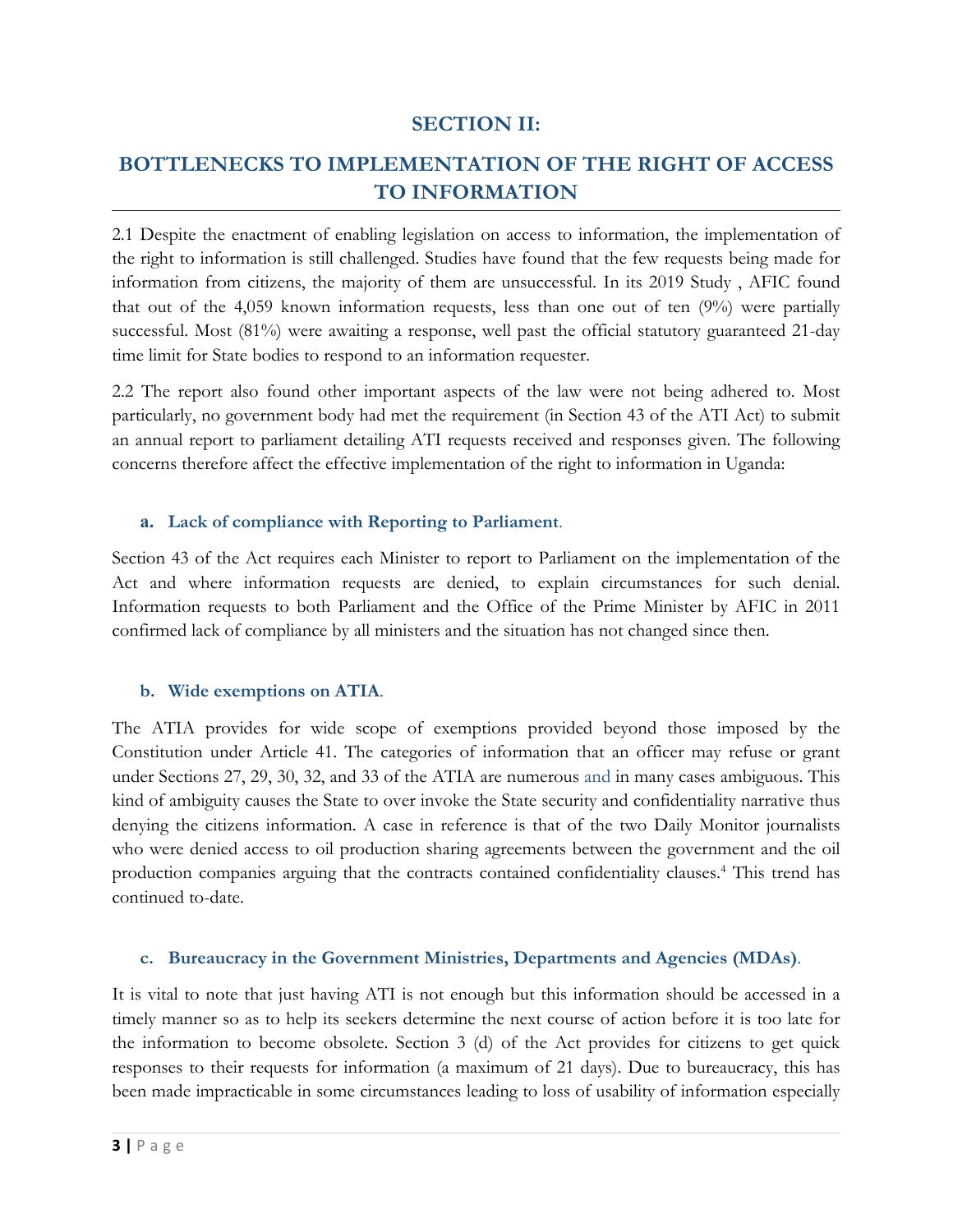for journalistic work as well as the enforcement of human rights and freedoms 5 . Whereas the 21 days response period looks like <sup>a</sup> short time, it may be so much and government officials have used it to deny the requesters information that could even be granted within <sup>a</sup> day.

## **d. Lack of effective compliance with most provisions of the ATI Law**.

There are negative attitudes by civil servants towards citizen'<sup>s</sup> requests to access public information. It is common that there will be deliberate refusal to deny free access to public information. Whereas the law does not require information seekers to provide explanations as to why they are seeking information, most officers still insist that requesters have with them <sup>a</sup> cover letter outlining the reasons for access and many information officers intimidate information seekers. AFIC'<sup>s</sup> most recent study on Access to Information and Elections 6 revealed that there is limited disclosure of electoral information contrary to the African Union Guidelines on Access to Information and Elections in Africa. We strongly believe that the failure of relevant electoral stakeholders such as the Electoral Commission to comply with proactive disclosure of information has significantly weakened the implementation of the right to information which has in turn affected the realization of other rights such as the right to vote.

# **e. Tedious complaints and appeals mechanism under section 37, 38, and <sup>39</sup> of ATIA<sup>7</sup> .**

An information requestor has to go through the long court procedures in cases where access to information has been denied. The existing provisions on appeal that provide for courts of law to intervene have not been effective due to the citizen'<sup>s</sup> lack of access to courts, cost of lodging appeals in courts and the many information gaps that exist. Government has failed to develop <sup>a</sup> uniform, accessible, simple and transparent complaints and appeals mechanism under the Act<sup>8</sup>.

## **f. Conflicting legislations;**

The realization of access to information in Uganda is frustrated by the existence of archaic laws in the statute books that inhibit access to information. One of such laws is the Official Secrets Act<sup>9</sup> that makes it an offense to "obtain, collect, record, publish or communicate in whatever manner to any person" what is deemed to be an official secret as vaguely interpreted by the Government. The Public Servants Standing Orders also constitute <sup>a</sup> strong contradiction in the legal framework. Most instruments designed for internal government agency operations therefore have confidentiality clauses which motivates their staff to deny citizens access to information.

# **g. Limited funding for ATIA activities including training of Information officers.**

A study by the Carter Center conducted in 2016 on selected government agencies indicates that none of the sampled government ministries had specific budgets for ATI activities nor did they have sufficient mechanisms for monitoring ATIA implementation and operationalization efforts.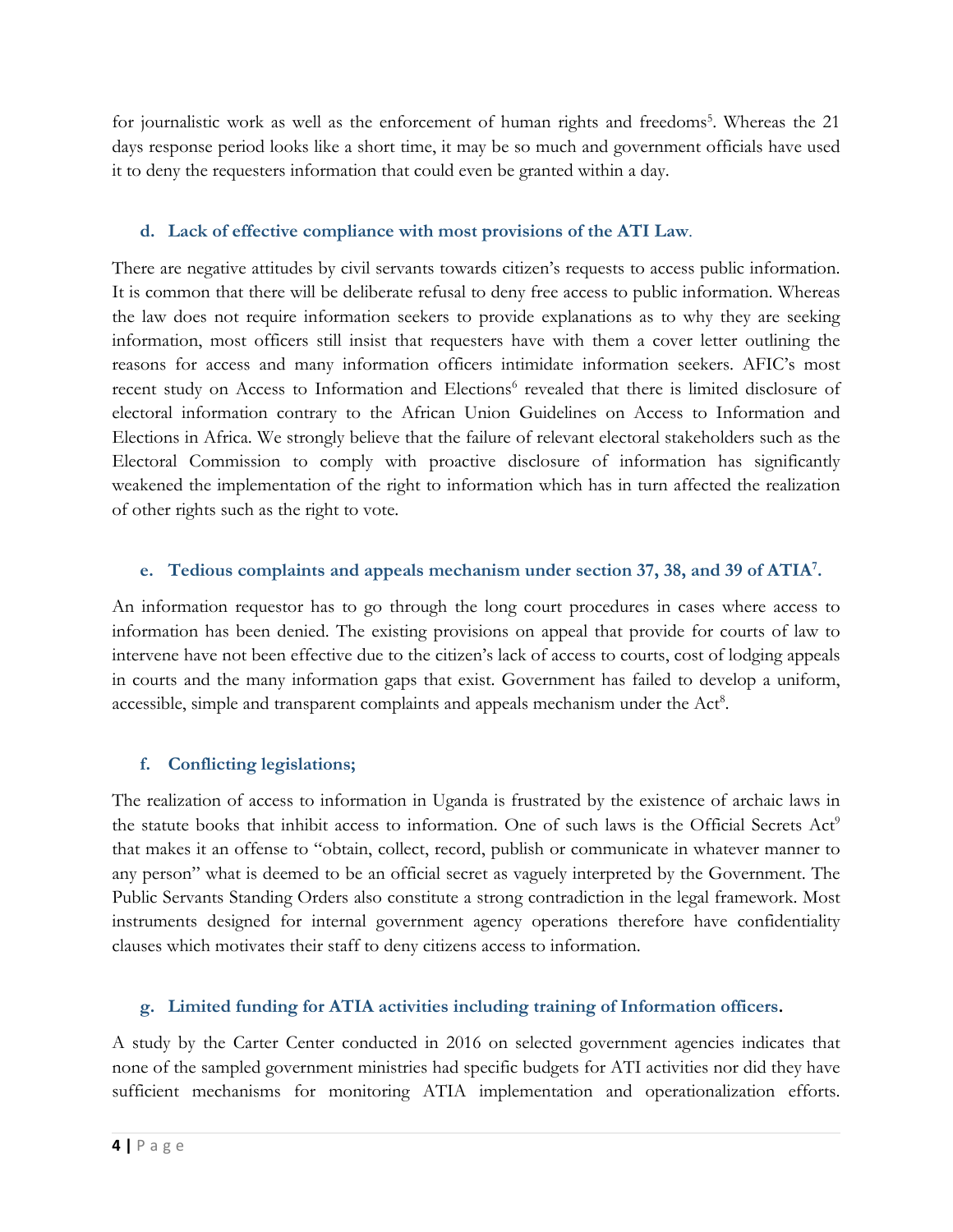Findings from the AFIC survey of 2018 also revealed the need to intensify training for data owners on ATI Act issues: The Ministry of ICT does not have <sup>a</sup> specific budget to oversee implementation of ATI in government institutions.

## **h. Limited scope of bodies obliged to disclose information**.

In good practice, all information that affects citizens' rights, whether in possession of public or private bodies should be publicly accessible, article 41 of the Constitution and the ATI Act limits access to only that in possession of public bodies. In East Africa, it is only Uganda whose laws on information do not apply to private entities<sup>10</sup> which affects full protection, enjoyment and enforcement of the right to information. Even if the ministers and the other public officials were willing to ensure the citizens have access to all information, they have no control over the private sector meaning the public would remain with no access to information in the hands of the private sector.

#### **i. Refusal of information requests;**

Uganda has consistently continued to violate Article 9 of the ACHPR and Article 41 of the Ugandan Constitution regarding the citizens' access to information. Studies of the state of access to information show that <sup>2</sup> in every 3 information requests on rights protected by ACHPR and ICCPR are denied.<sup>11</sup>

# **SECTION III: RECOMMENDATIONS**

- 1. Government of Uganda using the Parliamentary oversight mandate should all Ministers to comply with Section 43 of the Act (requiring them to present <sup>a</sup> report to Parliament on the implementation of the Act in their ministries) and stringent sanctions for non-compliance should be applied. If necessary, sector budget approval should be based on compliance with this important Section of the ATI law.
- 2. Government should progressively increase funding for Information, Communication and Technology Ministry and its Departments to enhance the implementation of the right to information.
- 3. Government should increase public awareness on the ATI law by engaging in wide sensitization of the citizenry and public officials on the law to increase proactive demand and disclosure through cheap citizen preferred dissemination platforms such as radios, televisions and community meetings.
- 4. The Government should review the ATI Act to include access to information held by the private sector. Government of Uganda should consider reviewing the exemptions in all the national policies on disclosure and amend laws that restrict access to information including the Official Secrets Act.